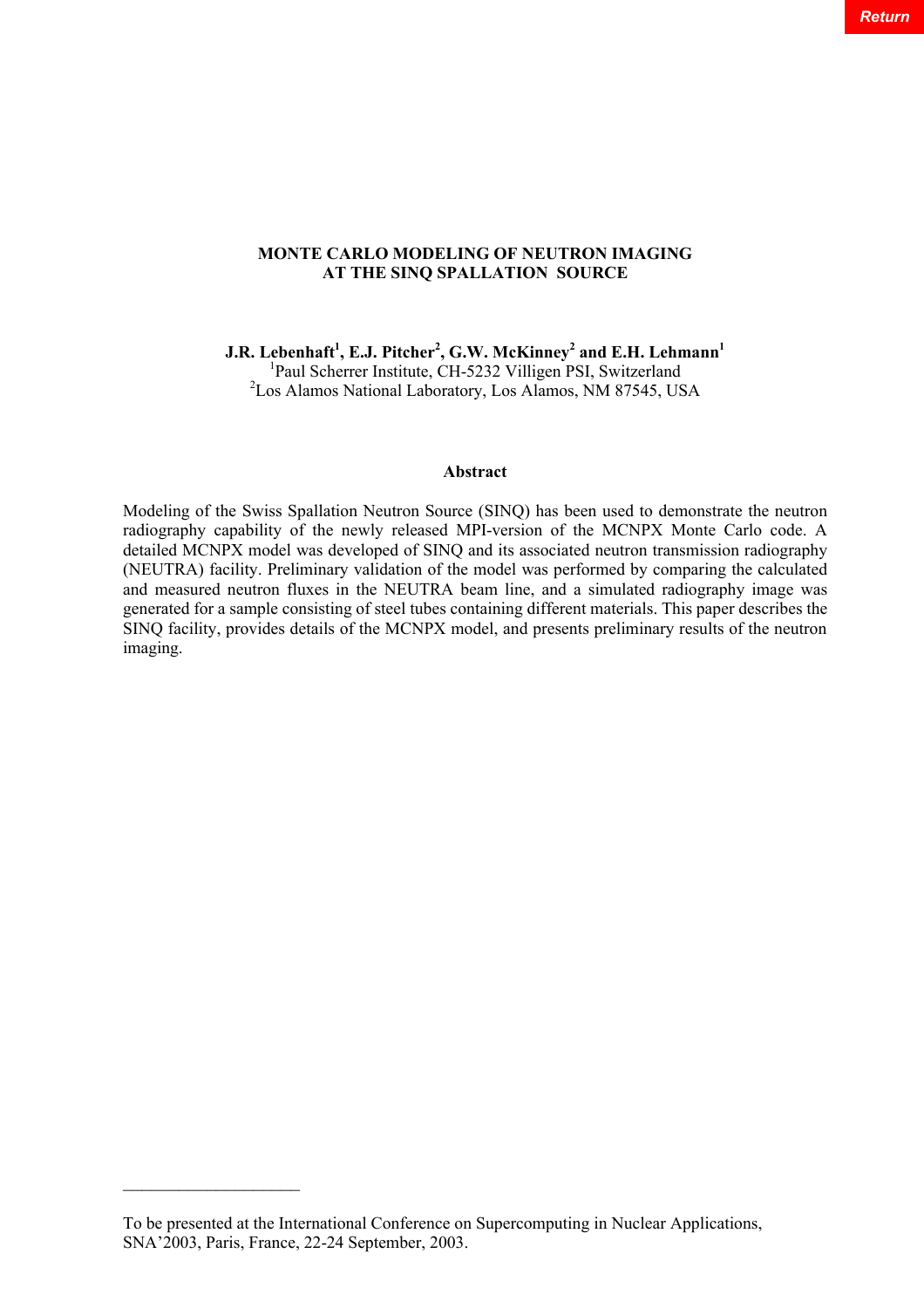#### **Introduction**

Neutron imaging is increasingly used for the non-destructive testing of samples not readily probed with x-ray radiography, especially in the presence of hydrogen [1]. These include ceramics, organic materials, high-tech devices and thick metallic objects. Typical examples are archaeological objects, explosives, turbine blades, nuclear fuel and cladding, and automotive engines. Neutrons for imaging purposes are usually produced through fission in research reactors, but nuclear reactions in accelerator tubes or proton-driven spallation sources can also be used. In the Swiss Spallation Neutron Source (SINQ) at the Paul Scherrer Institute (PSI), neutrons are generated by bombarding a lead target with a 1.2 mA proton beam from a 590 MeV ring cyclotron. The high-energy spallation neutrons are thermalized in a heavy-water moderator and extracted by tangential beam tubes to experimental facilities [2]. The Neutron Transmission Radiography (NEUTRA) facility is located at thermal beam line 32 in SINQ [3].

Most neutron radiography experiments are performed by aiming a beam of neutrons at an object and detecting the transmitted neutrons with an imaging film or camera [1]. The object attenuates the incident beam, and the intensity of the transmitted neutrons *I* is related to the thickness of the sample via the following exponential law:

$$
I=I_0e^{-Ns_{\text{tot}}d},
$$

where  $I_0$  is the incident neutron intensity,  $d$  is the thickness of the sample in the direction of the beam, and N and  $S<sub>tot</sub>$  are the atom density and total microscopic cross-section of the material, respectively. Deviations from this simple formula occur because of secondary emissions from neutron absorptions and multiple scattering in the sample. These must be accounted for in the experimental set-up and the interpretation of the results. Unlike single-event counting in neutron scattering experiments, the radiography detector converts all transmitted neutrons to generate an adequate image of the sample.

Recent advances in parallel processing are facilitating the accurate modeling of neutron and gamma-ray imaging systems using the Monte Carlo method. MCNPX is a general-purpose Monte Carlo radiation transport code with a built-in radiography feature and a multi-tasking capability that can be used to reduce the time needed to obtain a sharp simulated image [4]. An accurate MCNPX model of SINQ has been prepared that includes a detailed representation of the NEUTRA flight-path collimator. The purpose of this paper is to describe this model and to present preliminary simulation results of neutron transmission imaging in the facility. The accuracy of the MCNPX model is further demonstrated by comparing the calculated thermal neutron flux with measured values obtained from gold activation experiments.

## **SINQ**

SINQ consists of a neutron spallation target located in the middle of a large heavy-water moderator tank that contains a liquid-deuterium cold source, neutron activation stations and several tangential neutron beam tubes (Figure 1). The moderator vessel is approximately 2.25 m high with a 2 m outer diameter. Fast neutrons are produced via the spallation reaction by energetic protons impinging on the target from below. The existing (Mark 3) spallation target consists of an aluminummagnesium alloy block with a hexagonal lattice of horizontally oriented steel-clad lead pins (Figure 2). The target itself is inserted from above and suspended from the upper edge of the target shielding block. This orientation of the proton beam facilitates the placement of experimental facilities around the target block. Heat deposited by the proton beam in the target is removed by a separate heavy-water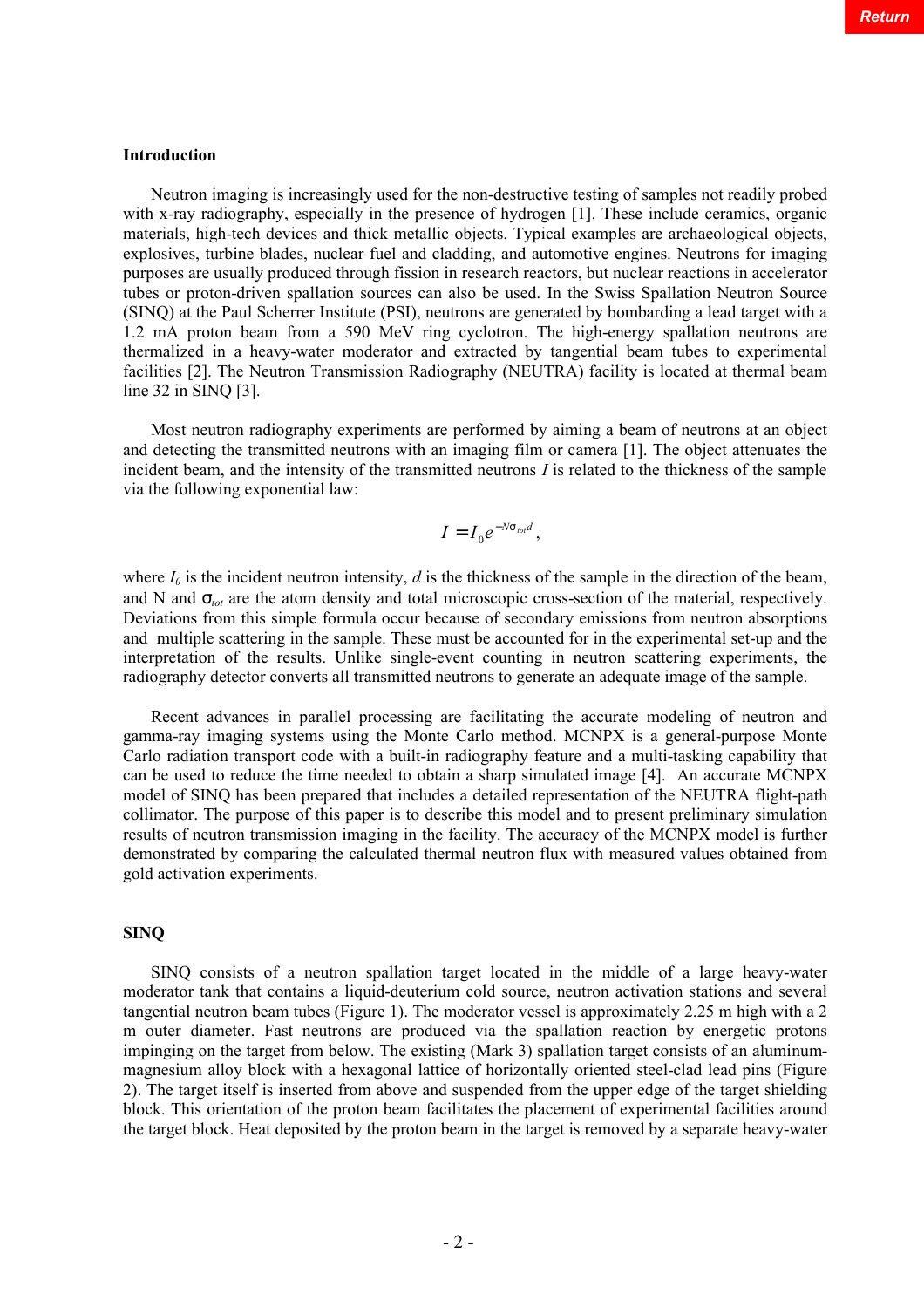Sector 70 Sector 80 Sector 20 Sector 10 Sector 30 Sector 40 Sector 50 Sector 60

cooling system, with additional light-water cooling of the outer safety hull. The facility is heavily shielded with iron and concrete to stop the highly penetrating radiation emitted from the source.

*Figure 1: Top view of SINQ*

The NEUTRA facility was commissioned in 1997 and rapidly proved to be one of the most power radiography stations in Europe. As shown in Figure 3, it consists of three main components added to the Sector 30 beam line: a 4.1-m-long inner collimator that resides inside the target block shielding and includes the main shutters; a 6.7-m-long evacuated divergent aluminum tube that serves as an outer collimator; and an associated experimental area with the sample station and detection systems inside concrete block shielding. The multiple-sectored inner collimator incorporates a bismuth filter to eliminate most of the gamma radiation, a 2-cm beam aperture surrounded with a boron-carbide absorber, and cadmium lining in the final section for shaping the thermal neutron beam. Radiography samples are located outside the outer collimator, the first position being approximately 10 cm past the exit. An imaging plate is typically placed 5 cm behind the sample.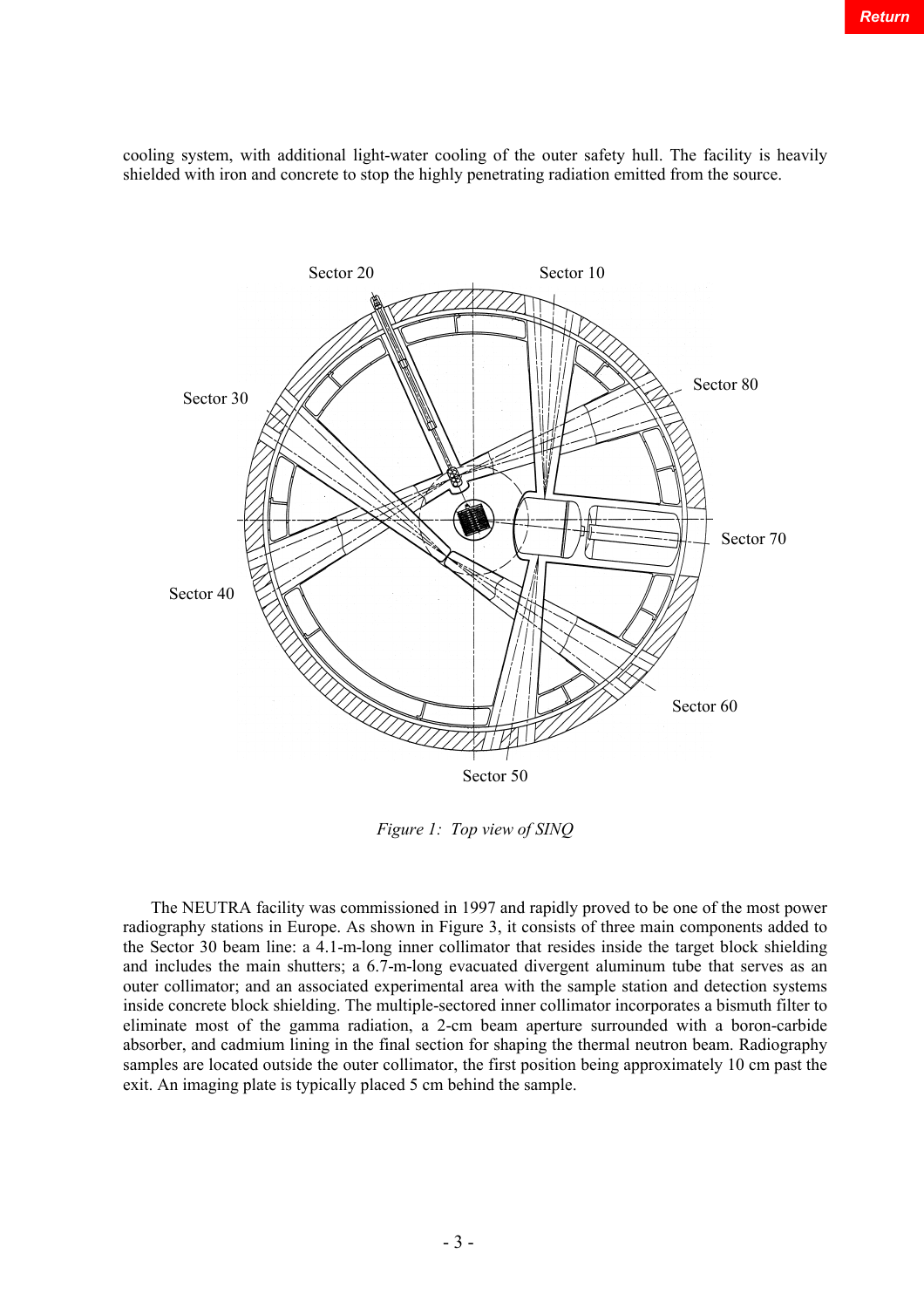

*Figure 2: The Mark 3 steel-clad lead SINQ target*

Since no provisions were made for nuclear instrumentation inside the moderator vessel in the original SINQ design, neutron and gamma flux measurements are currently possible only at the exits from the beam lines and in the two neutron activation stations. The NEUTRA beam line has a largely unperturbed view of the peak thermal flux radial position in the moderator tank. The beam distribution in the neutron radiography facility is affected only by the gamma filter and the beam aperture. Accurate spatial and spectral neutron flux measurements are available from gold-foil activations at various positions in the outer collimator tube.



*Figure 3:View of NEUTRA at thermal beam line 32 in SINQ*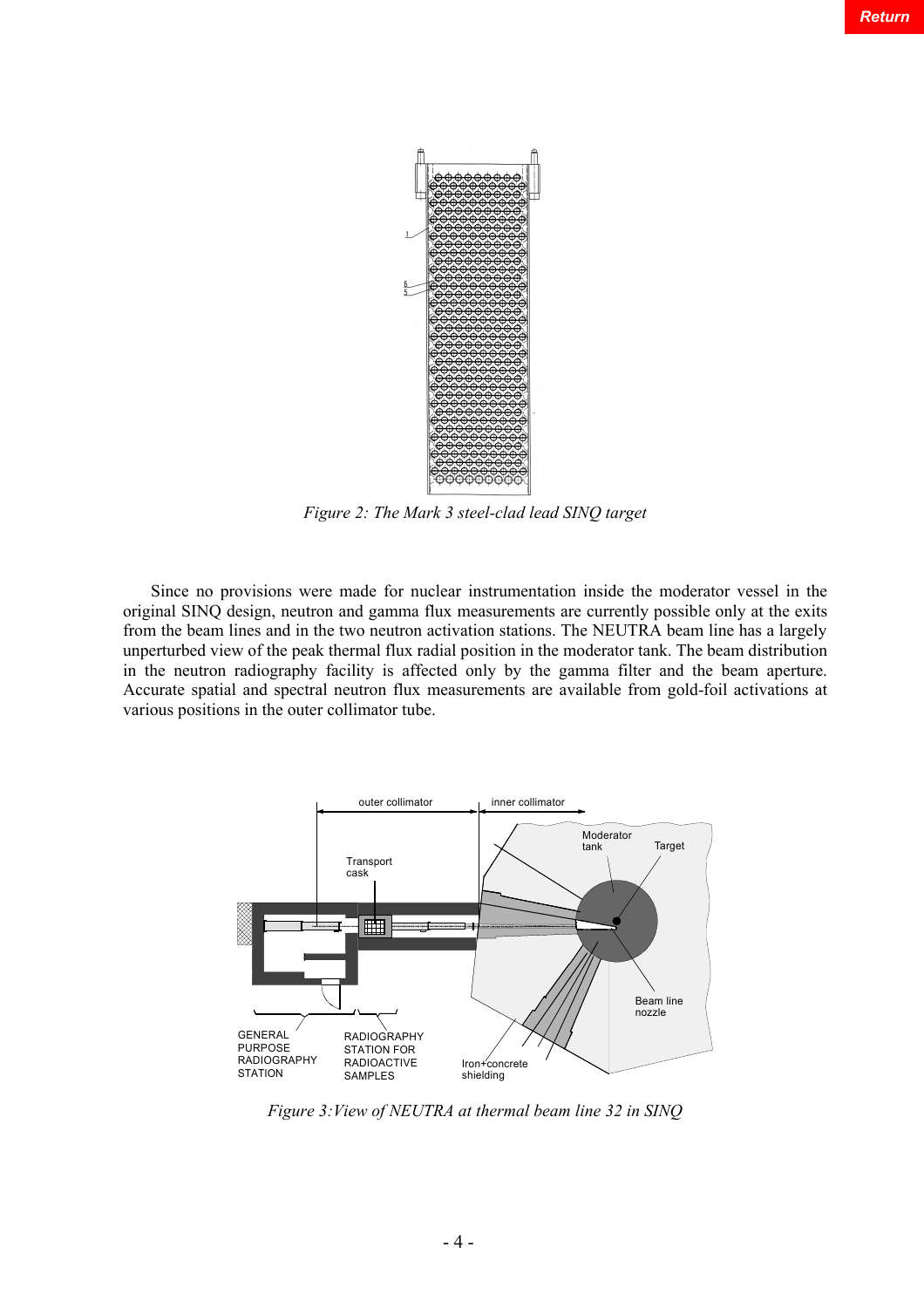# **MCNPX**

MCNPX (MCNP eXtended) is a high-energy version of the general-purpose, Monte-Carlo radiation transport code MCNP (Monte Carlo N-Particle) [4, 5]. The code is capable of transporting 36 elementary particles at all energies, and its generalized geometry features and use of continuousenergy cross-sections can generate benchmark-quality results for a variety of nuclear applications.

The code provides a powerful capability for generating simulated radiography images for both pinhole and transmitted image projections. Although a variety of variance-reduction techniques are available for reducing the computer time needed to obtain precise results, a large number of neutron or photon histories is still required for sharp simulated images. Because Monte Carlo methods are inherently parallel in nature, a considerable calculational speedup is possible using a multiprocessor computing platform. A multi-tasking version of MCNP based on threading and message passing using the Parallel Virtual Machine (PVM) [6] has been available for some time, and extended more recently to high-energy transport in MCNPX version 2.4.0. However, the Message Passing Interface (MPI) [7] is increasingly replacing most other message-passing protocols for technical computing, and vendorspecific implementations are now available that utilize the lower latency and higher data rates of their networks. Accordingly, the latest beta release of MCNPX (Version 2.5.c) includes MPI support [8].

# **MCNPX Modeling of SINQ**

A high-fidelity model of SINQ has been developed (Figure 4), which includes the proton beam, the Mark 3 solid-lead target (Figure 5), the moderator vessel, the liquid-deuterium cold neutron source, the neutron beam tube penetrations into the heavy-water moderator, and a very accurate representation of the NEUTRA beam line used for neutron radiography (Figure 6). The neutronic performance of the SINQ facility has been previously assessed using this MCNPX model [9]. Typical proton and neutron flux profiles are shown in Figure 7.

The propagation of neutrons along the NEUTRA collimator flight path is a difficult computational task, and non-analog Monte Carlo methods are used to preferentially select neutrons more likely to contribute to the radiography tally. The variance-reduction strategy adopted for modeling NEUTRA relies on a combination of the weight-window technique and deterministic transport [10]. The weight window is a space- and energy-dependent splitting and Russian roulette method, which kills neutrons moving away from the beam tube entrance while multiplying those that move towards it. In MCNPX 2.5.c, the weight window generator has been extended for use with both neutral and charged particles. A fine mesh was used to generate the optimum importance function for the neutron radiography tally. Figure 8 shows a horizontal view of the SINQ model in the plane of the NEUTRA beam line with the resulting colour-coded weight windows. Darker shades of blue represent regions of decreasing weight (hence increasing importance), clearly showing how neutrons are directed into the beam tube. The streaming of neutrons down the beam line was further enhanced by placing a DXTRAN sphere and forcing collisions within the Bi filter in the inner collimator. Collisions in the heavy-water moderator at the beam-tube entrance create special particles, which are deterministically scattered and transported toward the DXTRAN sphere using the weight windows to control their weight.

The radiography tally itself is based on a grid of point detectors in which pseudo-particles are directed to points on an imaging plane behind the sample [4]. For every forced scattering event in the Bi filter, a ray-trace contribution is made to each bin on the detector grid. This effectively eliminates statistical fluctuation across the grid and generates a transmitted image projection with relatively few neutrons.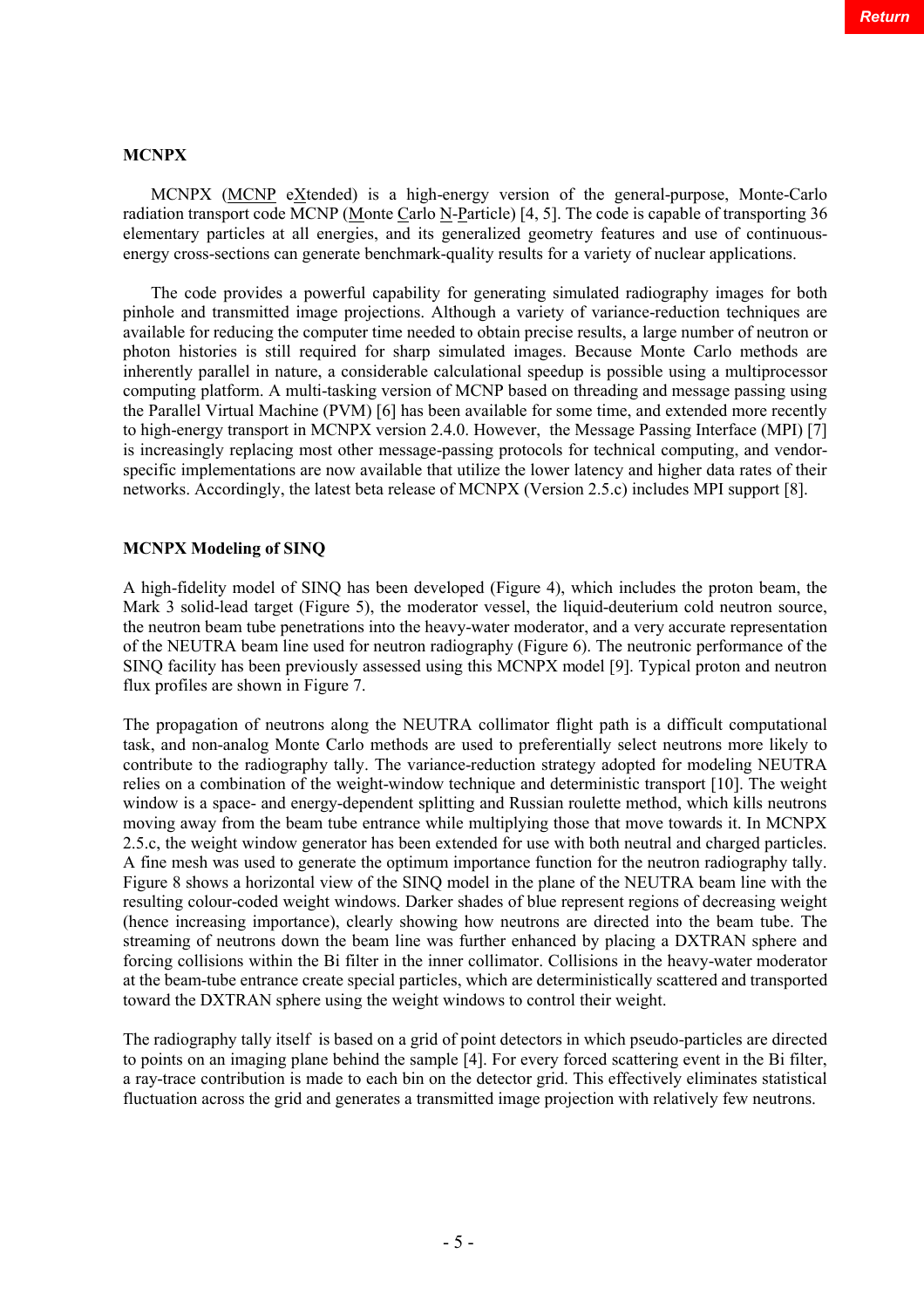

*Figure 4: Vertical view of the SINQ model*



Figure 5: Vertical and horizontal views of the Mark 3 target model



*Figure 6: Horizontal view of the NEUTRA collimator model*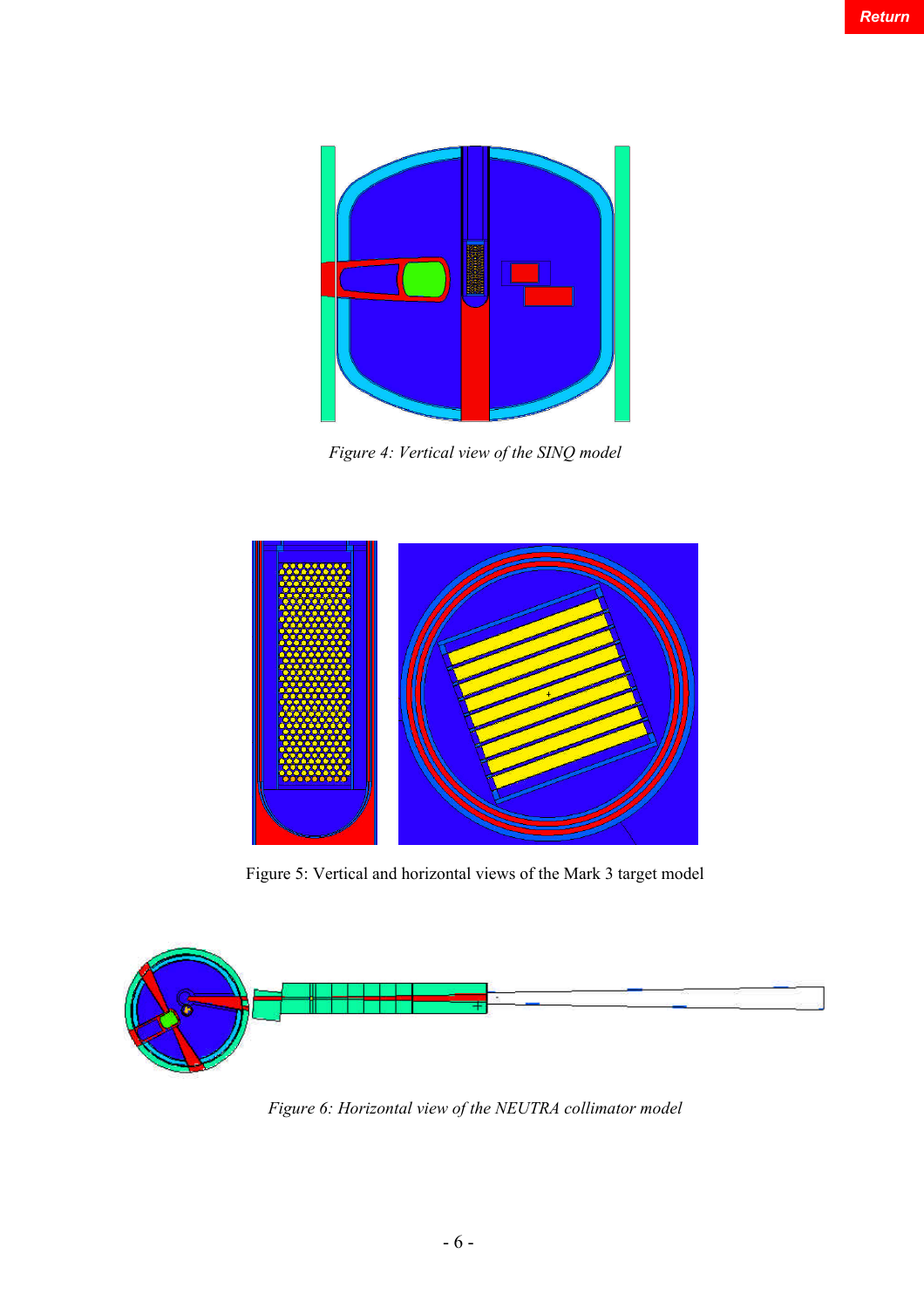

*Figure 7: Profiles of (a) proton ,(b) total neutron and (c) thermal neutron fluxes in SINQ*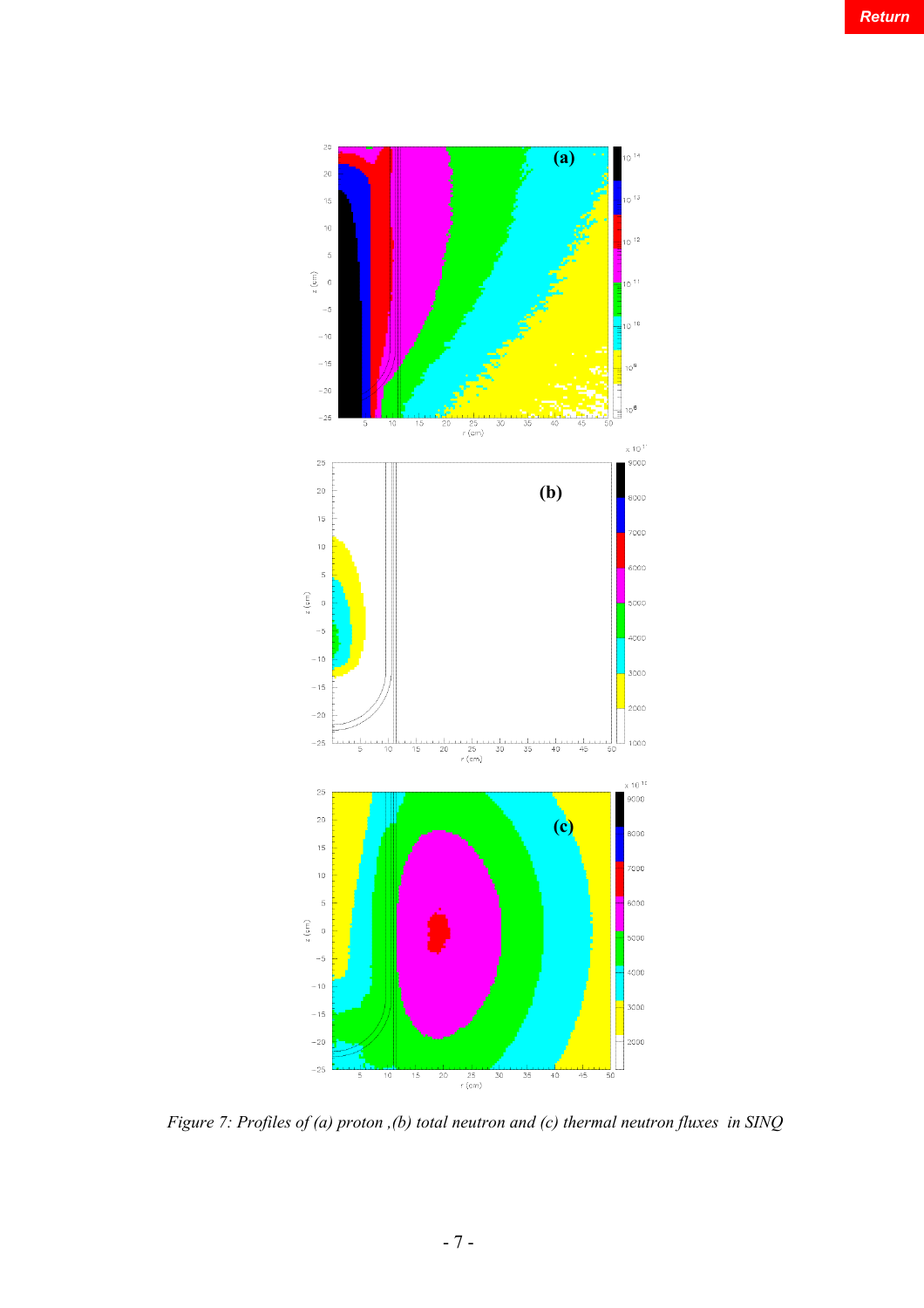

*Figure 8: Weight windows used for variance reduction in SINQ model*

# **Simulation Results**

The MCNPX model of SINQ has been partially validated by comparing the calculated and measured neutron fluxes in the NEUTRA facility. The predicted total neutron flux of  $2.70 \times 10^7$  ( $\pm 1\%$ ) n⋅cm<sup>-2</sup>⋅s<sup>-1</sup> agrees well with an average value of  $2.78 \times 10^7$  n⋅cm<sup>-2</sup>⋅s<sup>-1</sup> deduced from several gold-foil activations at the exit from the outer collimator [11]. The calculated neutron flux spectrum at the gold-foil activation position is shown in Figure 9.



*Figure 9: Calculated neutron flux spectrum in NEUTRA*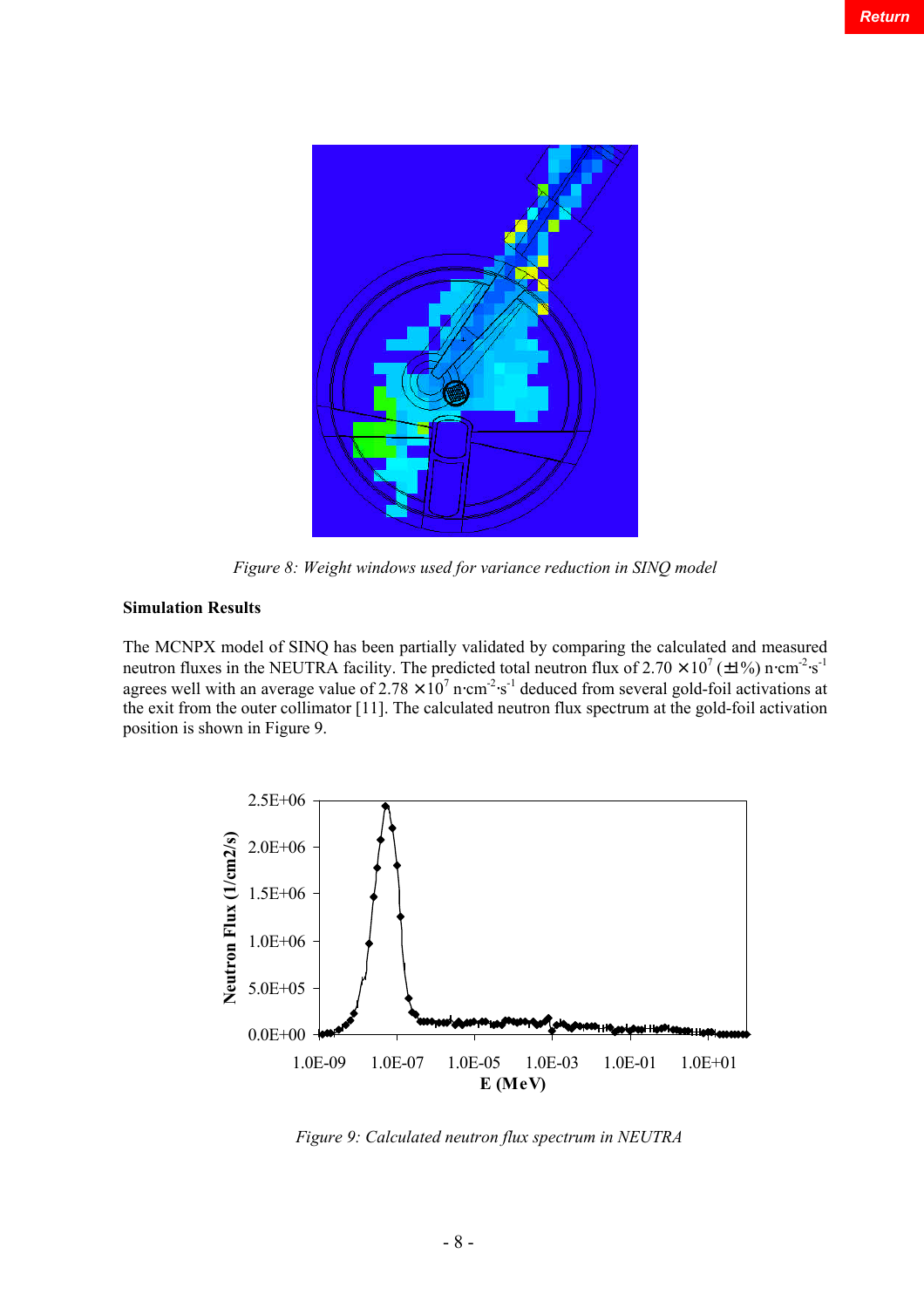The neutron radiography capability of the model was tested using an assembly of three steel tubes containing different materials, but whose dimensions matched those of the Mark 3 spallation target pin. The MCNPX model of this radiography sample is shown in Figure 10 with water (blue), lead (yellow) and uranium (turquoise) fills. The simulated image, obtained with 100,000 source protons and a 0.4 mm  $\times$  0.4 mm resolution, appears in Figure 11. This may be compared in Figure 12 with an actual radiography image taken in NEUTRA of a Mark 3 test target pin, which contained metallic specimen embedded in a lead-bismuth alloy that is transparent to neutrons. The ability of neutron radiography to detect hydrogenous material is clearly visible.



*Figure 10: MCNPX model of the radiography sample*



*Figure 11: MCNPX generated neutron radiography image*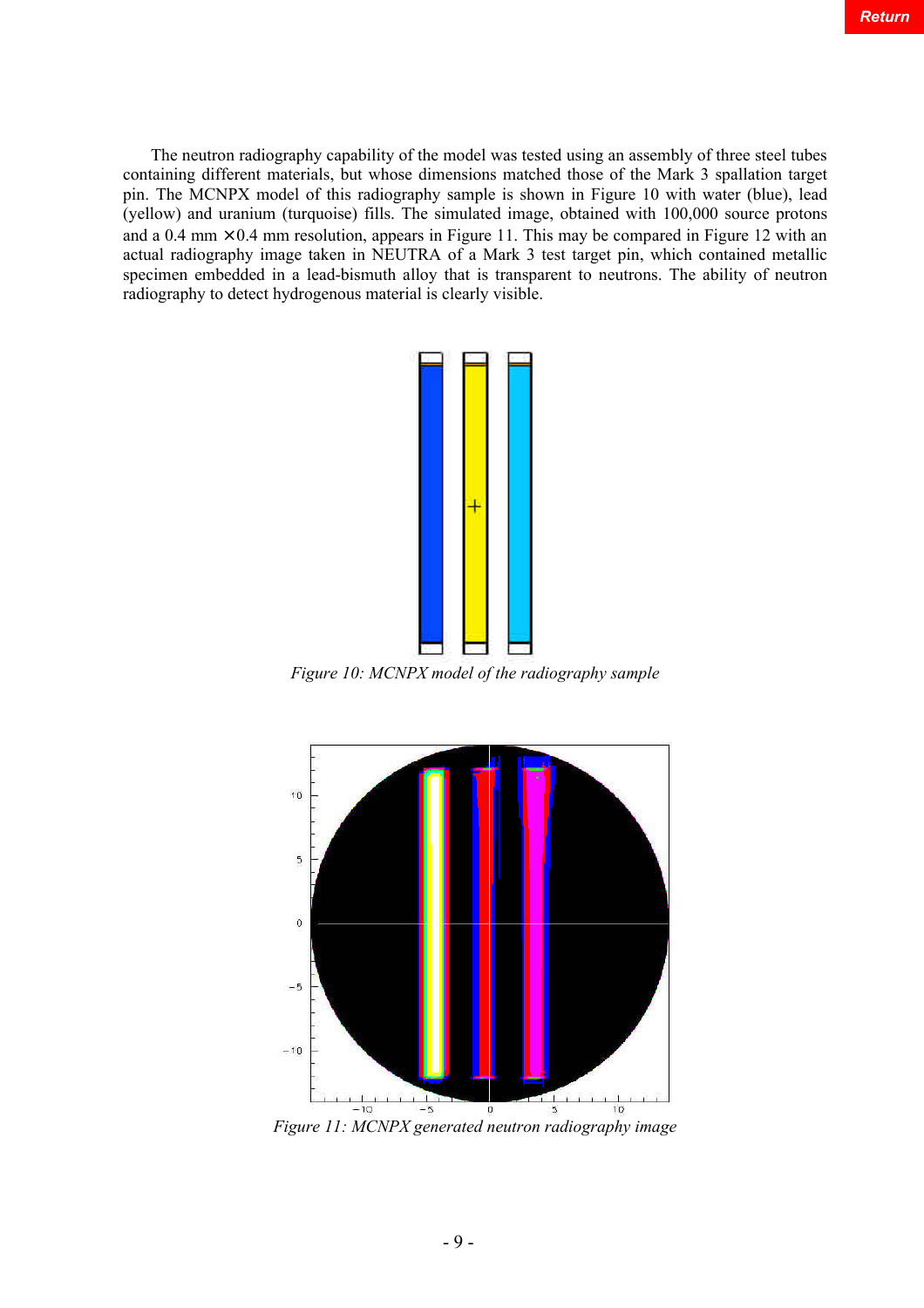

*Figure 12: Actual neutron radiography image of a SINQ test target pin*

The MCNPX calculations were performed on the Janus supercomputer at the Swiss Federal Institute of Technology in Lausanne (EPFL). The hardware platform is based on the Hewlett Packard SC (Scalable Computing) architecture and comprises a cluster of 24 nodes with four 1.25 GHz Alpha 21254C processors rated at  $4 \times 2.5$  GFLOPS per node. Inter-node communication is provided by a high-bandwidth, ultra-low-latency Quadrics QMS 128 interconnect.

## **Concluding Remarks**

The successful modeling of the Swiss Spallation Neutron Source and its associated neutron radiography facility using MCNPX is a clear demonstration of the code's state-of-the-art capabilities. While previous simulation of such imaging systems relied on specialized Monte Carlo codes [12], the present effort represents the first reported application of a general-purpose radiation transport code to the integral modeling of an accelerator driven system and its experimental facilities. This has been facilitated by recent advances in parallel processing that render such computationally intensive problems tractable. The MPI version of MCNPX has been developed in part to gain access to supercomputers that require support for this parallel processing protocol. The performance of MCNPX for neutron imaging on Janus and the SGI Origin 3800 at EPFL will be described separately elsewhere [13]. Apart from the on-going design and analysis of the MEGAPIE flowing liquid-metal target for SINQ [14], future applications of MCNPX at PSI will include the conceptual design of a new cold neutron radiography beam line and a more detailed characterization of the existing NEUTRA facility. These activities will serve to validate the physics models and nuclear data that underlie MCNPX, and to improve the performance of the experimental facilities in SINQ.

#### **References**

- 1. E.H. Lehmann, "Neutron Imaging," *Proceedings of the Eighth Summer School on Neutron Scattering,* Zuoz, Switzerland, 5-11 August, 2002.
- 2. W.E. Fischer, "SINQ—The Spallation Neutron Source, A New Research Facility at PSI," *Physica B*, 234-236, 1997, pp. 1202-1208.
- 3. E.H. Lehmann, P. Vontobel and L. Wiezel, "Properties of the Radiography Facility at SINQ and its Potential for Use as European Reference Facility," *Nondestructive Testing and Evaluation,* 16(2-6), 2001.
- 4. L.S. Waters (Ed.), "MCNPX User's Manual, Version 2.4.0," LA-CP-02-408, Los Alamos National Laboratory, September 2002.
- 5. J.F. Briesmeister (Ed.), "MCNP—A General Monte Carlo N-Particle Transport Code, Version 4C," Los Alamos National Laboratory, LA-13709-M, April 2000.